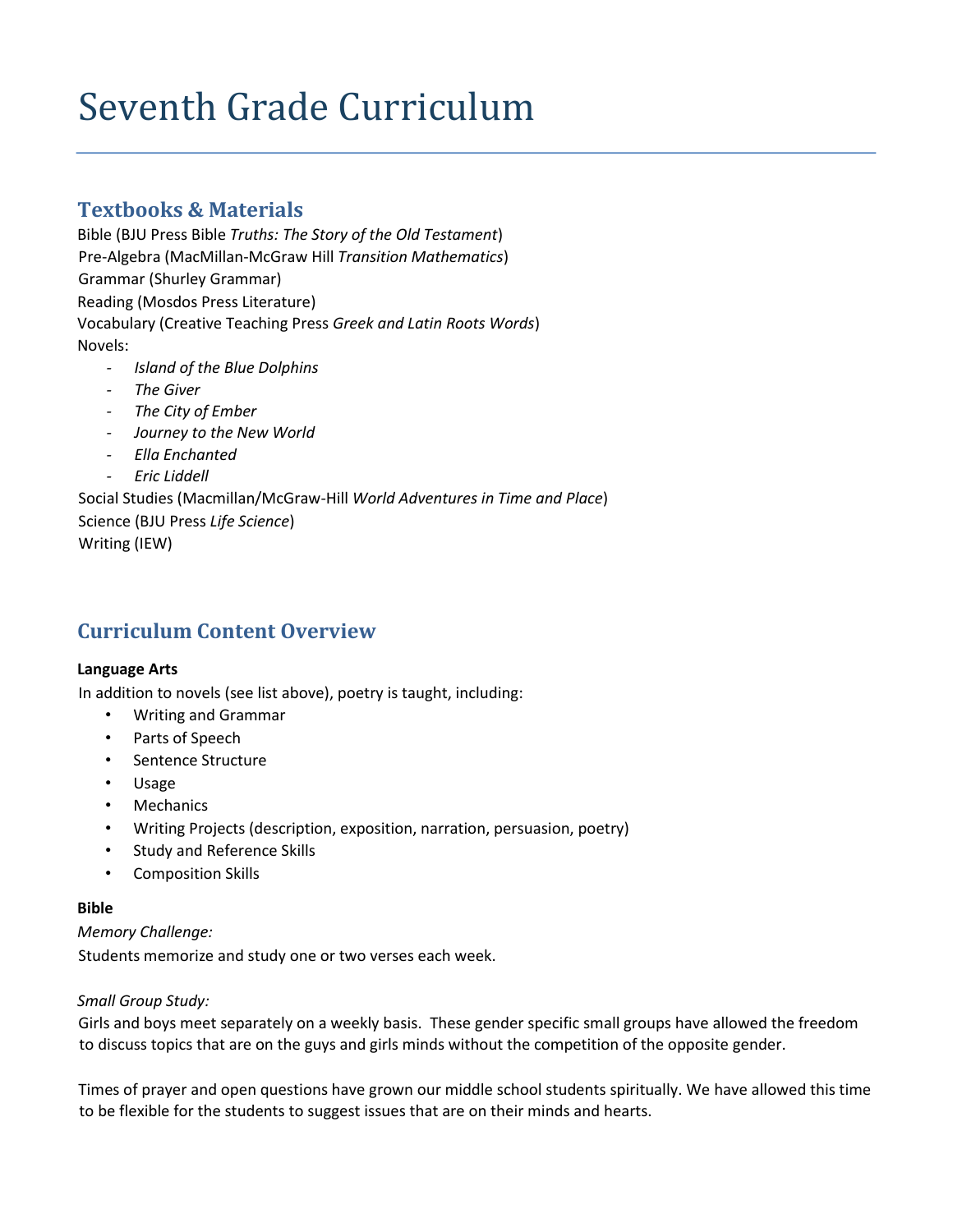Our middle school chaplain leads weekly Middle School Chapel. It includes music and a Bible lesson with student participation. Special guests have spoken or performed as well.

# **Science**

*Life Science (BJU Press)*

- Classifying living things
- Cells
- Genetics
- Biblical Creationism
- Biological Evolution
- Microbiology
- Plant Biology
- Animal Kingdom
- Ecosystem
- Organism Relationships
- Natural Resources
- Structure and Function of the Human Body

# **Math**

*The University of Chicago School Mathematics Project Transition Mathematics Published by Wright Group McGraw Hill*

This course provides a smooth path from arithmetic to geometry and is therefore titled "Transition". There are large amounts of geometry integrated with applied arithmetic and algebra. This provides enough prior knowledge for students to complete algebra in the eighth grade and be ready for geometry in ninth grade. Both skills and concepts are acquired through the use of real world connections, reading mathematics, and technology.

- Reading and Writing Numbers
- Using Variables
- Decimals/Percentages/Fractions
- Representing Sets of Numbers and Shapes
- Patterns Leading to Addition and Subtraction
- Geometry
- Multiplication in Geometry
- Multiplication in Algebra
- Patterns Leading to Division
- Linear Equations and Inequalities
- Geometry in Space
- Statistics and Variability

# **Social Studies**

*MacMIllan/ McGraw Hill Adventures in Time and Place* Seventh grade units include: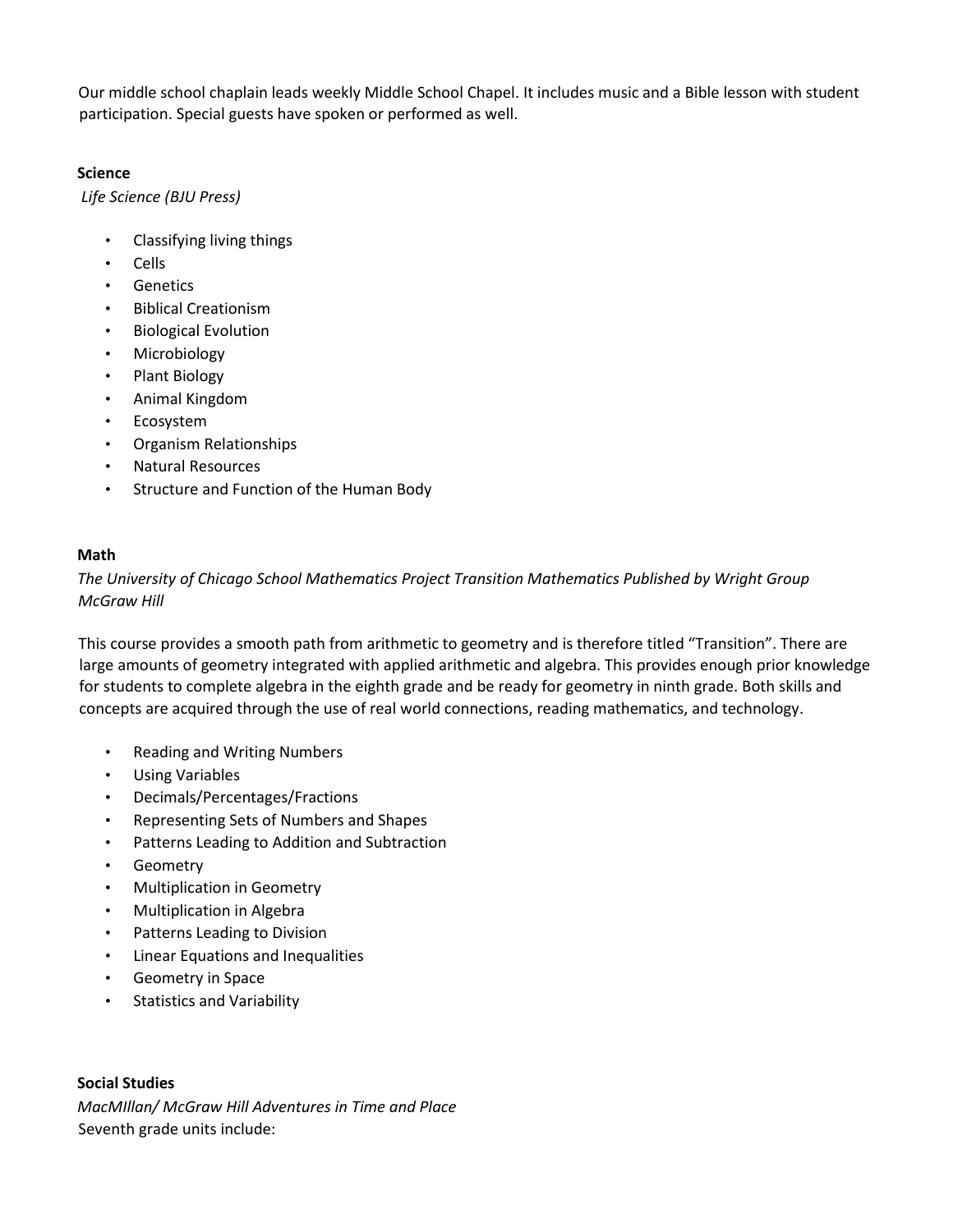- Early America
- European Exploration
- Colonies
- Independence
- Constitution

# **Other subjects taught weekly in Seventh Grade**

### **Technology**

The technology elective is designed to enrich student's classroom instructional experience. Through the studentled model, students work with website resources, online applications, Google Drive, and Microsoft Office. Students also create our annual yearbook, which is produced in an online format.

#### **Music**

- Vocal Choir (for sixth grade)
- Orchestra
- Participation in worship time

## **Foreign Language**

### *Pearson Prentice Hall Realidades (Spanish)*

Spanish is the second most common language in the United States and the third most commonly spoken language in the world. Seventh grade has two periods of study per week.

Topics include understanding Spanish-speaking culture through music, food, art, literature, history, and everyday traditions. The study of Spanish may expand career opportunities for students. Studying Spanish improves firstlanguage skills.

Units of study are:

- Mis amigos y yo
- La escuela
- La comida
- Los pasatiempos

### **Physical Education**

Middle School students participate in coed classes and gender specific classes. Traditional sports skills are taught as well as the President's Physical Fitness Challenge.

# **Middle School Electives**

### *ART*

The VCS art program focuses on understanding that God formed us in his image as creative beings. As a result, each student is gifted with the ability to create, design, and discover in unique ways. The Elements of Art are introduced and built upon each year through exposure to both traditional and non-traditional art forms,